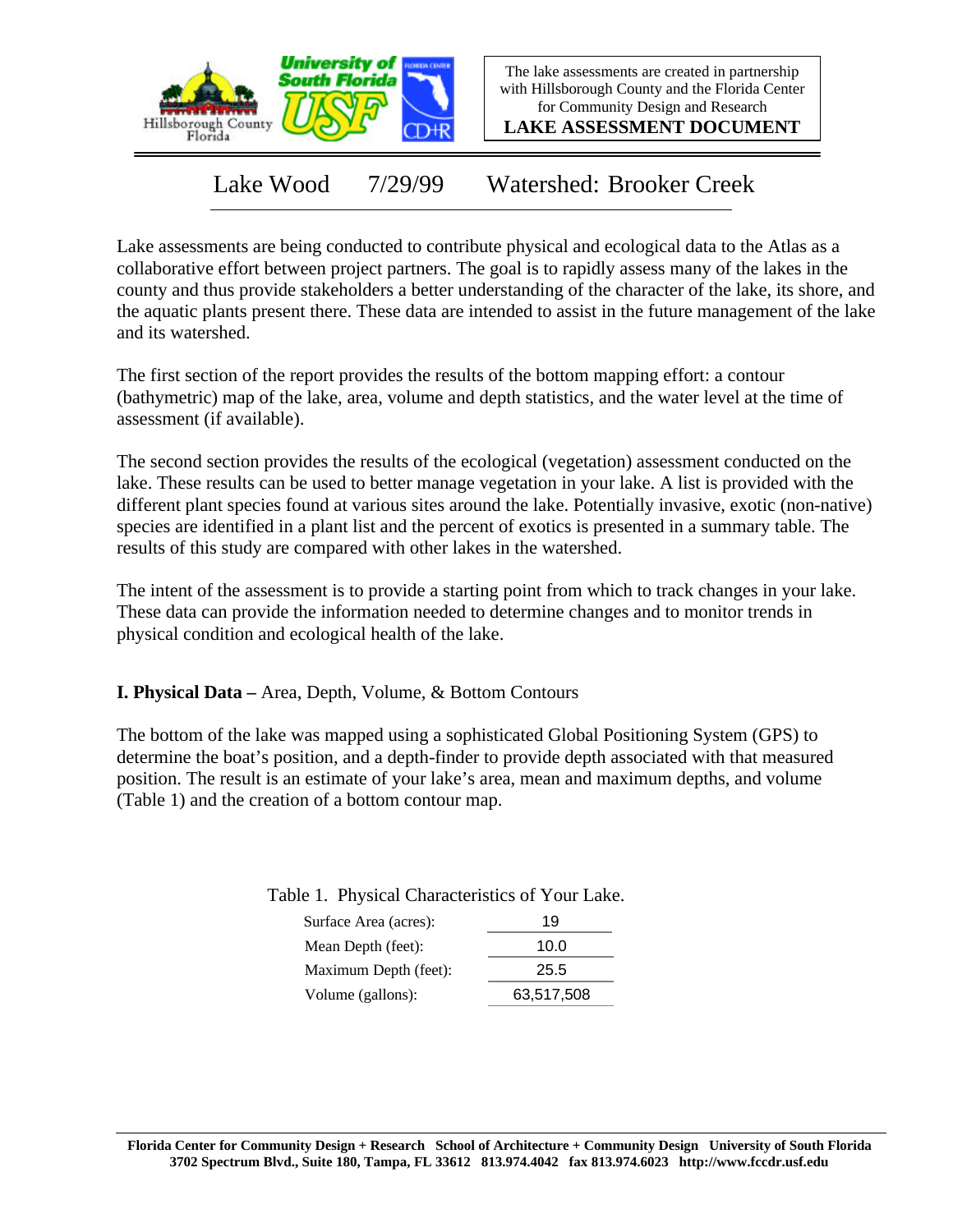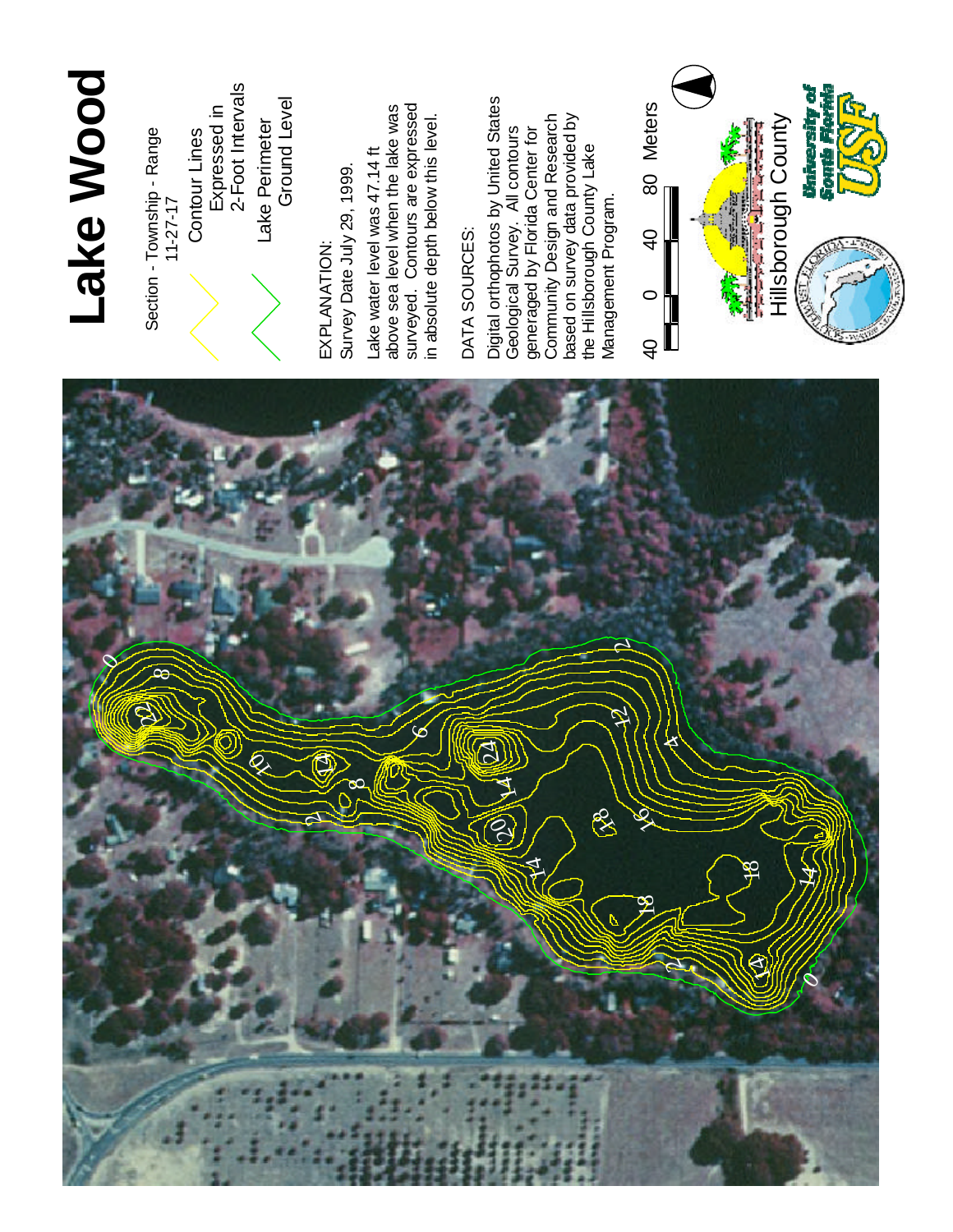

**LAKE ASSESSMENT DOCUMENT**

Lake Wood 7/29/99 Watershed: Brooker Creek

## **II. Ecological Data**

Aquatic Plant Survey

Approximately equispaced sites are haphazardly mapped around the lake and the aquatic plants at each site are surveyed. The total number of species from all sites is used to approximate the total diversity of aquatic plants and the percent of invasive-exotic plants on the lake and in the watershed (Table 2). Many of these plants are considered ecologically harmful, as they tend to out-compete native species. Such "nuisance" plants can also make boating and other recreational activities difficult or impossible. The common and scientific names of plant species found on your lake are listed in Table 3.

> Table 2. Comparison of species diversity between your lake and other assessed lakes located within your watershed.

|                        |     | Lake Wood Brooker Creek<br>(Average) |  |
|------------------------|-----|--------------------------------------|--|
| Number of Taxa:        | 47  | 32                                   |  |
| Percent Exotic Plants: | 13% | 14%                                  |  |

Table 3. Botanical and common names of the most commonly found plants on your lake. Percent frequency (of occurence), habit (location where found), status (native or exotic), and EPPC status are provided.

| Common Name                            | <b>Plant Species</b>      | Frequency | Habit     | <b>Status</b> | <b>EPPC</b> |
|----------------------------------------|---------------------------|-----------|-----------|---------------|-------------|
| Baldwin's Spikerush, Roadgrass         | Eleocharis baldwinii      | 100%      | Submersed | Native        | <b>NL</b>   |
| Cypress                                | Taxodium spp.             | 100%      | Emergent  | Native        | NL.         |
| Hydrilla, waterthyme                   | Hydrilla verticillata     | 91%       | Submersed | Exotic        |             |
| <b>Torpedo Grass</b>                   | Panicum repens            | 91%       | Emergent  | Exotic        |             |
| Stonewort                              | Nitella spp.              | 82%       | Submersed | Native        | NL.         |
| Swamp Fern                             | Blechnum serrulatum       | 73%       | Emergent  | Native        | NL.         |
| Water Primroses, Primrosewillow        | Ludwigia spp.             | 73%       | Emergent  | Unknown       | <b>NL</b>   |
| Maidencane                             | Panicum hemitomon         | 73%       | Emergent  | Native        | NL.         |
| Manyflower Marshpennywort, Water Penny | Hydrocotyl umbellata      | 64%       | Emergent  | Native        | NL          |
| Southern Red Maple                     | Acer rubrum var. trilobum | 55%       | Emergent  | Native        | NL.         |
| <b>Climbing Hempvine</b>               | Mikania scandens          | 55%       | Emergent  | Native        | NL.         |
| Wax Myrtle                             | Myrica cerifera           | 55%       | Emergent  | Native        | NL.         |
| Banana Lily, Big Floatingheart         | Nymphoides aquatica       | 55%       | Floating  | Native        | NL.         |
| <b>Pickerel Weed</b>                   | Pontederia cordata        | 55%       | Emergent  | Native        | NL.         |
| Pigweed, Water Hemp                    | Amaranthus australis      | 45%       | Emergent  | Native        | NL.         |
| Rush Fuirena                           | Fuirena spp.              | 45%       | Emergent  | Native        | <b>NL</b>   |

Florida Center for Community Design + Research School of Architecture + Community Design University of South Florida 3702 Spectrum Blvd., Suite 180, Tampa, FL 33612 813.974.4042 fax 813.974.6023 http://www.fccdr.usf.edu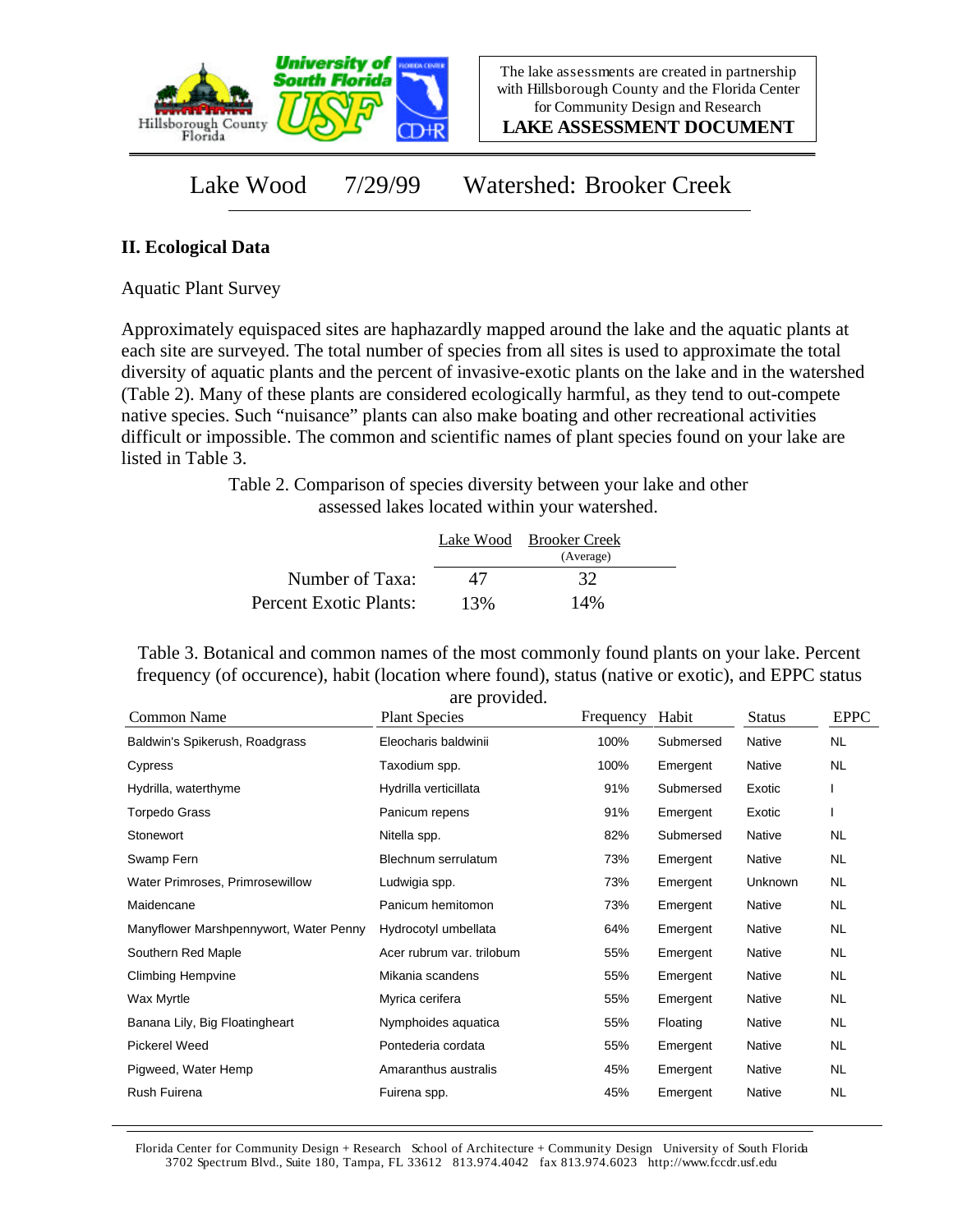Lake Wood 7/29/99 Watershed: Brooker Creek

| Water-Horehound, Bugle weed               | Lycopus rubellus          | 45% | Emergent  | Native         | NL        |
|-------------------------------------------|---------------------------|-----|-----------|----------------|-----------|
| Camphor-tree                              | Cinnamomum camphora       | 36% | Emergent  | Native         | L         |
| Sweetbay Magnolia                         | Magnolia virginiana       | 36% | Emergent  | Native         | NL.       |
| Asian Pennywort, Coinwort, Spadeleaf      | Centella asiatica         | 27% | Emergent  | Native         | <b>NL</b> |
| Wild Taro, Dasheen, Coco Yam              | Colocasia esculenta       | 27% | Emergent  | Exotic         | L         |
| Swamp Rosemallow, Swamp Hibiscus          | Hibiscus grandiflorus     | 27% | Emergent  | Native         | <b>NL</b> |
| Dahoon Holly                              | llex cassine              | 27% | Emergent  | Native         | <b>NL</b> |
| Royal Fern                                | Osmunda regalis           | 27% | Emergent  | Native         | NL        |
| Laurel Oak; Diamond Oak                   | Quercus laurifolia        | 27% | Emergent  | Native         | <b>NL</b> |
| Golden Canna, Bandana-Of-The-Everglade    | Canna flaccida            | 18% | Emergent  | Native         | NL        |
| Common Buttonbush                         | Cephalanthus occidentalis | 18% | Emergent  | Native         | NL        |
| <b>Morning Glory</b>                      | Ipomoea spp.              | 18% | Emergent  | <b>Unknown</b> | NL        |
| Carolina Redroot                          | Lachnanthes caroliniana   | 18% | Emergent  | Native         | <b>NL</b> |
| Punk Tree, Melaleuca                      | Melaleuca quinquenervia   | 18% | Emergent  | Exotic         | L         |
| Spatterdock, Yellow Pondlily              | Nuphar lutea var. advena  | 18% | Floating  | Native         | NL        |
| Marsh St. John's Wort                     | Triadenum virginicum      | 18% | Emergent  | Native         | NL        |
| Filamentous Algae, Algal Mats             | Algae, Filamentous        | 9%  | Floating  | Native         | <b>NL</b> |
| Dayflower                                 | Commelina diffusa         | 9%  | Emergent  | Exotic         | NL        |
| Sedge                                     | Cyperus spp.              | 9%  | Emergent  | Unknown        | NL        |
| Southern Wood Fern                        | Dryopteris Iudoviciana    | 9%  | Emergent  | <b>Native</b>  | NL        |
| False Daisy, Yerba De Tajo                | Eclipta alba (prostrata)  | 9%  | Emergent  | Native         | NL        |
| Dwarf St. John's-wort                     | Hypericum mutilum         | 9%  | Emergent  | Native         | <b>NL</b> |
| Fourpetal St. John's-Wort                 | Hypericum tetrapetalum    | 9%  | Emergent  | Native         | NL        |
| American White Water Lily, Fragrant Water | Nymphaea odorata          | 9%  | Floating  | <b>Native</b>  | <b>NL</b> |
| Algae                                     | Periphyton spp.           | 9%  | Submersed | <b>Native</b>  | NL        |
| Willow                                    | Salix spp.                | 9%  | Emergent  | Native         | NL.       |
| <b>Brazilian Pepper</b>                   | Schinus terebinthifolius  | 9%  | Emergent  | Exotic         | L         |
| Catbriar, Greenbriar                      | Smilax spp.               | 9%  | Emergent  | <b>Native</b>  | <b>NL</b> |
| Bladderwort                               | Utricularia spp.          | 9%  | Submersed | <b>Native</b>  | <b>NL</b> |
| Tapegrass                                 | Vallisneria americana     | 9%  | Submersed | <b>Native</b>  | <b>NL</b> |
| Dimorphic Chain Fern                      | Woodwardia areolata       | 9%  | Emergent  | Native         | NL        |